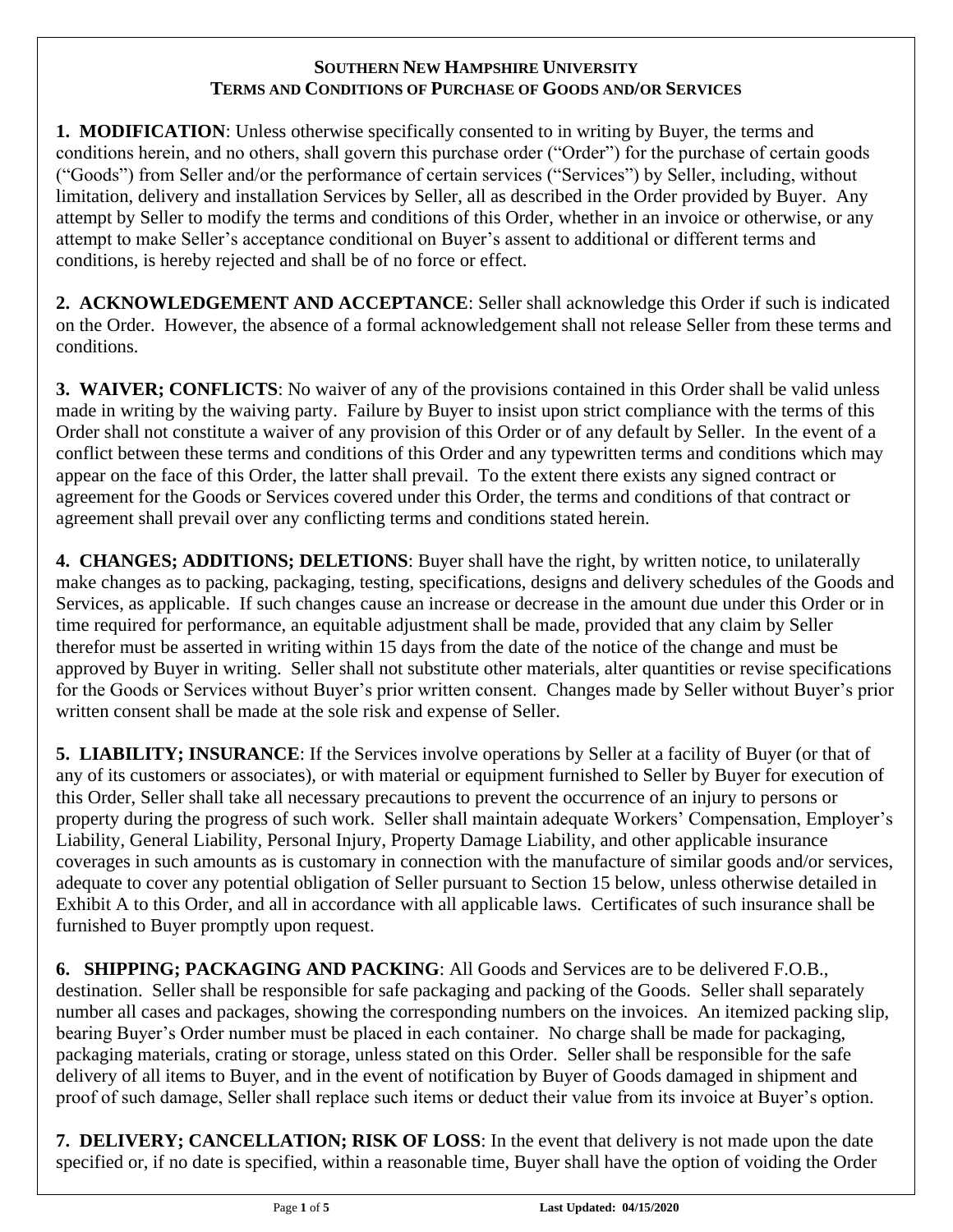in whole or in part. Upon default by Seller in time, rate or manner of delivery, Buyer reserves the right to cancel this Order and purchase elsewhere, holding Seller accountable for any loss caused thereby. Buyer also reserves the right to refuse shipments made in advance of the delivery date specified. Delivery shall not be deemed complete until the Goods are received and subsequently accepted by Buyer. Seller assumes the risk of loss or damage to all Goods until delivered to and accepted by Buyer. Whenever any delay (or any threatened delay) in delivery is foreseeable, Seller shall immediately notify Buyer of such delay but no such notice shall affect the rights of Buyer hereunder.

**8**. **TERMS OF PAYMENT; INVOICES**: Invoices may be submitted to Accounts Payable for payment upon shipment of Goods or performance of Services. Invoices shall be paid 45 days from date of acceptance of Goods or performance of Services by Buyer, or receipt of invoice, whichever is later. Cash discounts, if any, shall be as indicated on this Order. After shipment of Goods, Seller shall mail to Accounts Payable copies of packing slips, and a Bill of Lading, Express Receipt or other document bearing the Buyer's Order number. Buyer shall have the right at any time to set-off any amount owed to Buyer by Seller against any amounts due and owing to Seller (or any of its associated or affiliated companies including agents and representatives) with respect to this Order or any subsequent Order.

**9. SOFTWARE OR OTHER EDUCATIONAL MATERIALS:** If Seller is providing software or other educational materials, Seller certifies that its product meets the accessibility standards set forth in WCAG 2.0 Level AA for web-based technology and Section 508 of the Rehabilitation Act and The Americans with Disabilities Act for other electronic and information technology.

**10. WARRANTIES**: Seller warrants, in addition to all warranties implied by law, that Goods shall (i) be free from defects in materials, design, workmanship, and fabrication; (ii) conform to applicable technical and other specifications, drawings, notes, samples and/or descriptions provided to or by Buyer; (iii) be fit for their particular purpose, suitable for use and manufactured in compliance with all applicable laws; (iv) not infringe on any third party's contractual, personal or proprietary rights, including, without limitation, patents, trademarks, trade names, copyrights or trade secrets; and (v) be free and clear of all third-party liens, claims and encumbrances of any kind. Seller further warrants that the Services shall be performed in a professional manner and that the Services shall be suitable for Buyer's specific purposes and in conformance with any performance criteria provided to or by Buyer. With respect to services, Seller warrants that all services shall be provided in a professional and workmanlike manner, with a degree of skill and care consistent with current, good and sound professional procedures. If a breach of warranty occurs, Buyer may, in its sole discretion, and without waiving any other rights, return for credit or require prompt correction or replacement of the nonconforming goods or services. These warranties shall survive any inspections, delivery, acceptance, and payment.

**11. INSPECTION**: All Goods and Services shall be and are subject to inspection and testing within a reasonable time after delivery of the Goods or performance of the Services. Failure by Buyer to inspect and accept or reject Goods or Services shall not relieve Seller from responsibility for Goods or Services not in conformity with this Order.

**12. REJECTIONS**: Buyer reserves the right to reject and receive full credit for any Goods or Services that are not in conformity with the warranties described in Section 9. Without extra cost to Buyer, Seller shall be notified of defective Services and Goods. Upon such notification and Buyer's request, Seller, immediately, shall perform the rejected Services to Buyer's satisfaction and replace all rejected Goods, including Goods damaged in shipment. Such rejected Goods shall be returned to Seller at Seller's expense. Seller may advise Buyer of any preferred routing for return of rejected Goods and whether or not the shipment should be protected by insurance or full declaration of value at the time of acceptance of this Order. In the absence of such information from Seller regarding such shipments, Buyer reserves the right to declare full valuation or insurance (whichever is applicable) for the benefit of and at the expense of Seller.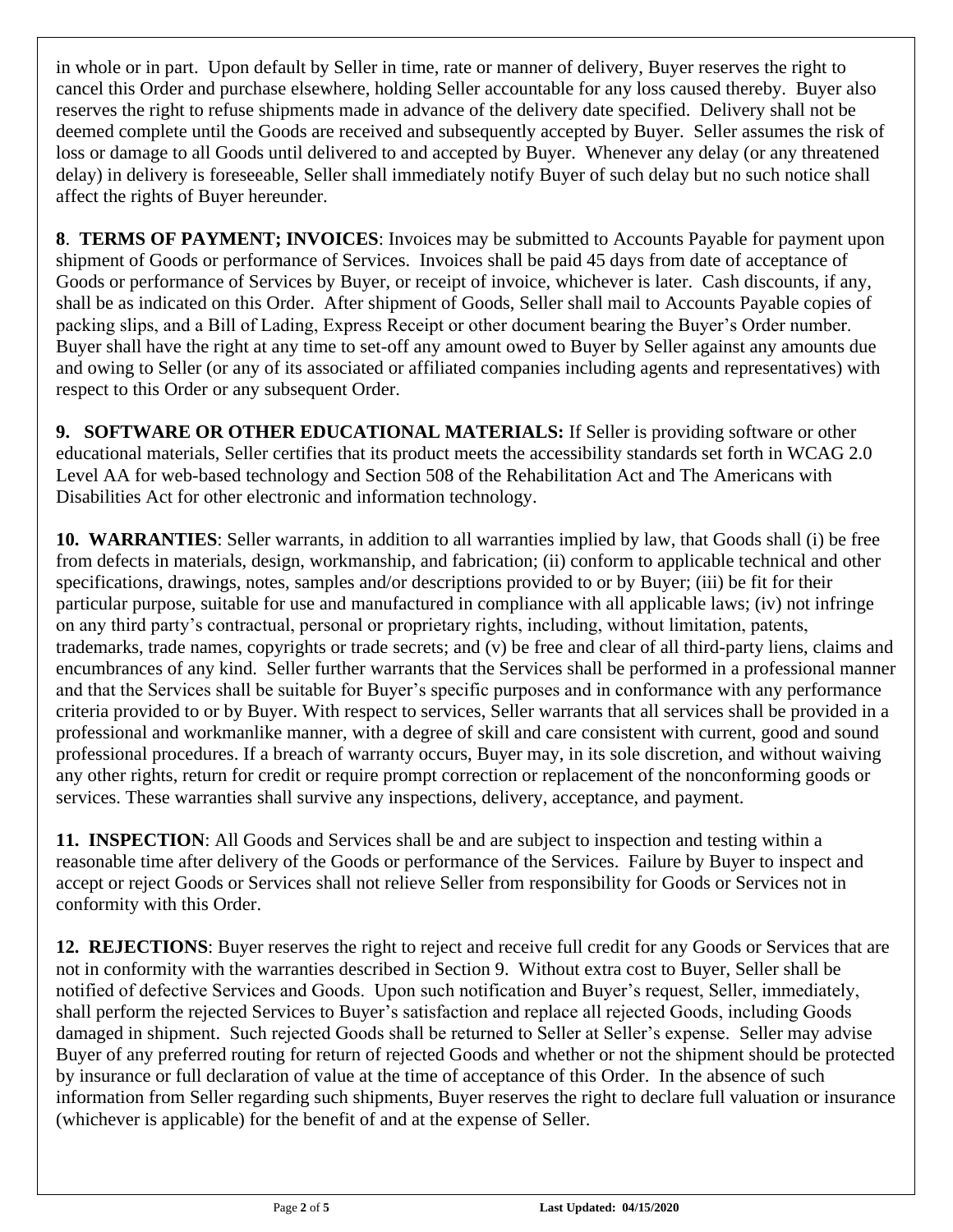**13. PRICING**: Prices indicated on this Order are firm; provided, however, that if Seller establishes lower prices prior to shipment, such lower prices shall apply. Any changes in pricing resulting from specification changes initiated by Buyer must be authorized in writing by Buyer.

**14. BANKRUPTCY**: Buyer reserves the right to cancel this Order, without expense or liability, if (i) Seller is or shall become insolvent, (ii) Seller shall make a general assignment for the benefit of creditors, or (iii) bankruptcy proceedings are instituted against Seller.

**15. REMEDIES NOT EXCLUSIVE**: The rights and remedies of Buyer set forth in this Order shall not be exclusive and are in addition to any other rights and remedies provided by law.

**16. INDEMNIFICATION**: Seller agrees to defend, hold harmless and indemnify Buyer from any fines, penalties, claims, suits, liabilities, losses or expenses, as incurred, including reasonable attorney and consultant fees and expenses, expenses of recall, inspection, testing and replacement or correction of Goods or Services, resulting from any (1) damage to property, personal injuries or death arising out of the purchase, sale, delivery or use of Goods supplied by Seller or the performance of the Services by Seller; or (2) breach of any warranty described in Section 9. Buyer shall give Seller reasonable notice of any such claims.

**17. CONFIDENTIALITY**: Without the prior written consent of Buyer, Seller shall not disclose to any third party, any information provided to Seller regarding Buyer or Buyer's affairs (including all drawings, blueprints, descriptions, specifications and the contents of this Order). Without the prior written consent of Buyer, Seller shall not in any manner disclose the fact that Seller has furnished, or contracted to furnish, to Buyer the Goods and/or Services ordered hereunder. Seller further agrees that Seller shall not to use Buyer's name or any other identifying characteristic in connection with any advertising or promotion related or pertaining to the Goods or Services provided under this Order, nor represent Buyer privately or publicly, nor advertise to third parties that Buyer endorses Seller's service or goods, without Buyer's prior express written permission.

**18. COMPLIANCE WITH LAWS**: Seller warrants that in manufacturing and supplying the Goods and/or in performing the Services, it has complied with and shall comply with all applicable federal, state, and local laws, rules, regulations and ordinances. To the extent that the Services provided under this Order involves the Seller's presence on campus for services including, but not limited to, construction, installation, maintenance, or repairs, Seller also agrees to comply with Buyer's Contractor Safety Program, incorporated into this Order by reference, and available at <http://www.snhu.edu/~/media/files/pdfs/snhu-contractor-safety-program>

**19. INDEPENDENT CONTRACTOR**: Seller agrees that Seller's relationship with Buyer is and shall be that of an independent contractor, and nothing in this Order shall be construed as creating the relationship of employer and employee or that of a joint venture, agency, or partnership between Buyer and Seller. **20. ASSIGNMENT**. Seller shall not assign this Order in whole or in part without Buyer's prior written consent.

**21. EQUAL EMPLOYMENT; AFFIRMATIVE ACTION**: Seller hereby certifies that, with respect to this Order, Seller shall comply with the requirements of Executive Order 11246, as amended, The Rehabilitation Act of 1973, as amended, the rules and regulations of the Department of Labor in promoting equal employment opportunities (41 CFR 60), the rules and regulations of the Department of Labor in promoting employment opportunities for disabled and Vietnam veterans (41 CFR 250), and all other applicable New Hampshire and Federal laws and regulations that prohibit discrimination in the workplace.

**22. ANTI-KICKBACK ENFORCEMENT ACT**: This Order is subject to the provision of the Anti-Kickback Enforcement Act of 1986, as amended (the "Act"). By agreeing to this Order, Seller (1) certifies that it has not paid kickbacks directly or indirectly to any Southern New Hampshire University employee for the purpose of obtaining this or any other Southern New Hampshire University purchase order or contract, and (2) agrees to cooperate fully with any Federal agency investigating a possible violation of the Act. Copies of the pertinent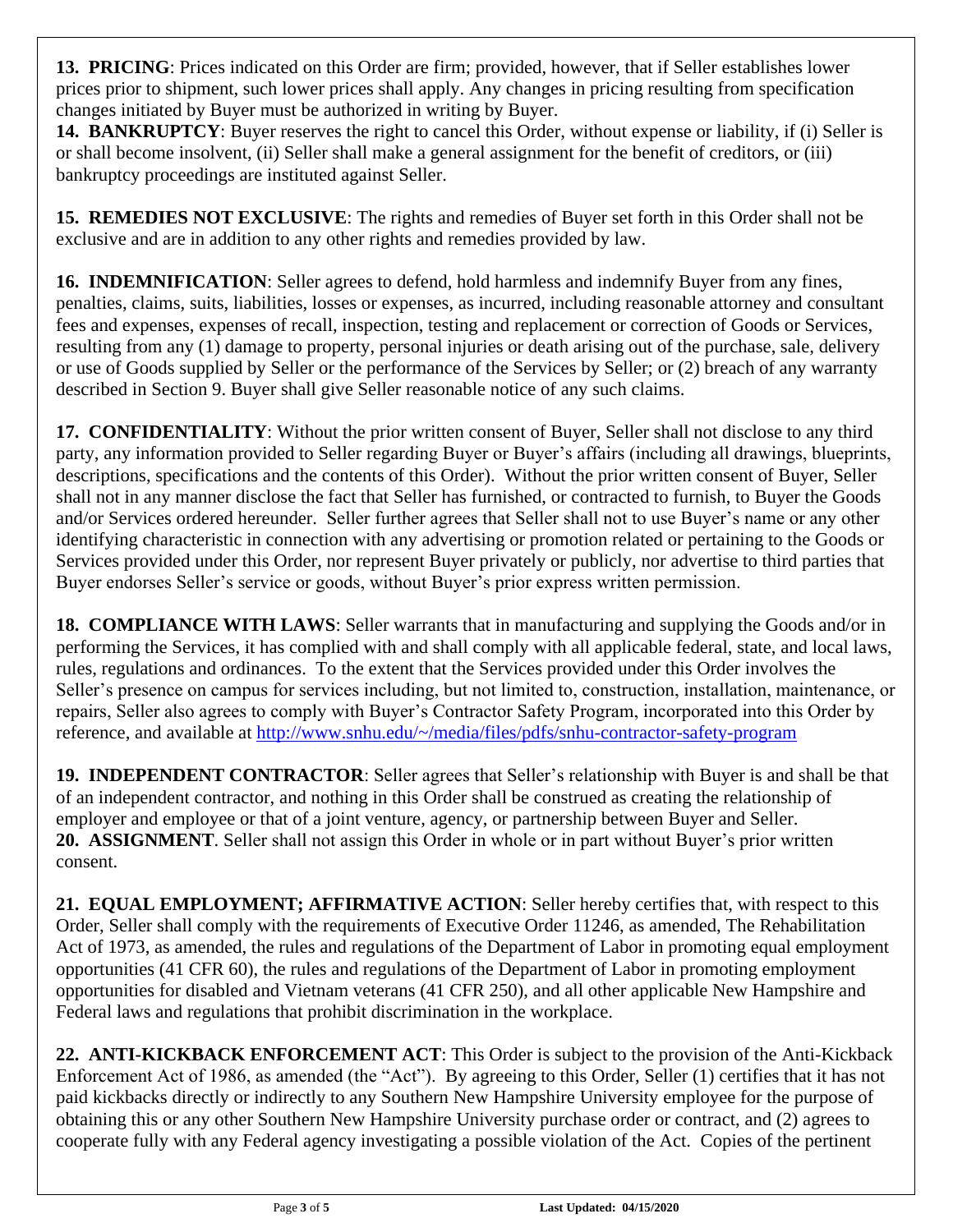regulations under the Act may be obtained from Buyer upon request of Buyer's Office of Affirmative Action and Government Regulation Compliance.

**23. GOVERNING LAW; DISPUTES**. This Order shall be governed and interpreted in accordance with the laws of the State of New Hampshire without regard to its conflict of law provisions. Any legal action arising out of or relating to this Order shall be brought either in the state or federal courts in the State of New Hampshire, and Seller and Buyer each expressly hereby consents to personal jurisdiction, service of process and venue in and of the State and Federal courts in the State of New Hampshire. Seller and Buyer each expressly hereby waives the right to trial by jury.

# **24. TERMINATION**:

Termination for Convenience: Buyer may, by written notice to Seller, terminate the Order, or any part thereof, for any or no reason, for Buyer's convenience, with or without notice provided seven (7) days prior to the delivery date stated. Upon notice of termination, Seller shall immediately stop all work and cause its suppliers and/or subcontractors to stop all work in connection with the Order. If Buyer terminates for convenience, Buyer shall pay Seller for goods and services accepted as of the date of termination, and, for Seller's actual, reasonable, out of pocket costs incurred directly as a result of such termination. Buyer shall have no responsibility for work performed after Seller's receipt of notice of termination.

Termination for Cause: In addition, Buyer may, by written notice to Seller, terminate the Order, or any part thereof, if Seller (a) fails to comply with any term or condition of this Order including, but not limited to, delivery terms or (b) appoints a receiver, liquidator or trustee in bankruptcy or other similar officer over any or all of its property or assets; or (c) files a voluntary petition in bankruptcy; or (d) has had filed against it an involuntary petition in bankruptcy which remains in effect for thirty (30) days; or (e) voluntarily ceases trading; or (f) merges with or is acquired by a third party; or (g) assigns any of its rights or obligations under the Order to a third party without the Buyer's advance written consent, with termination effective when sent. In the event of Termination for Convenience or Termination for Cause, Seller shall provide to Buyer a refund of any prepaid amounts or deposits that were not used as costs incurred directly by the Seller for work performed under these terms and conditions.

**25. FORCE MAJEURE.** Neither Party shall be liable to the other or be deemed to be in breach of these terms and conditions for any failure or delay in rendering performance arising out of causes beyond its reasonable control and without its fault or negligence ("**Force Majeure**"). Such causes may include, but are not limited to, acts of nature or of a public enemy, fires, floods, war, embargo, epidemics, quarantine restrictions, strikes, boycott, lockout, accident, explosion, riot, insurrection, terrorist act, Act of God, acts of governmental authority, or unusually severe weather. Dates or times of performance shall be extended to the extent of delays excused by this Section, provided that the Party whose performance is affected notifies the other promptly of the existence and nature of such delay. At its option, Buyer may terminate any delivery or service that is delayed more than thirty (30) days by Force Majeure events. In the event of cancellation or termination due to Force Majeure events, Seller shall provide to Buyer a refund of any pre-paid amounts or deposits.